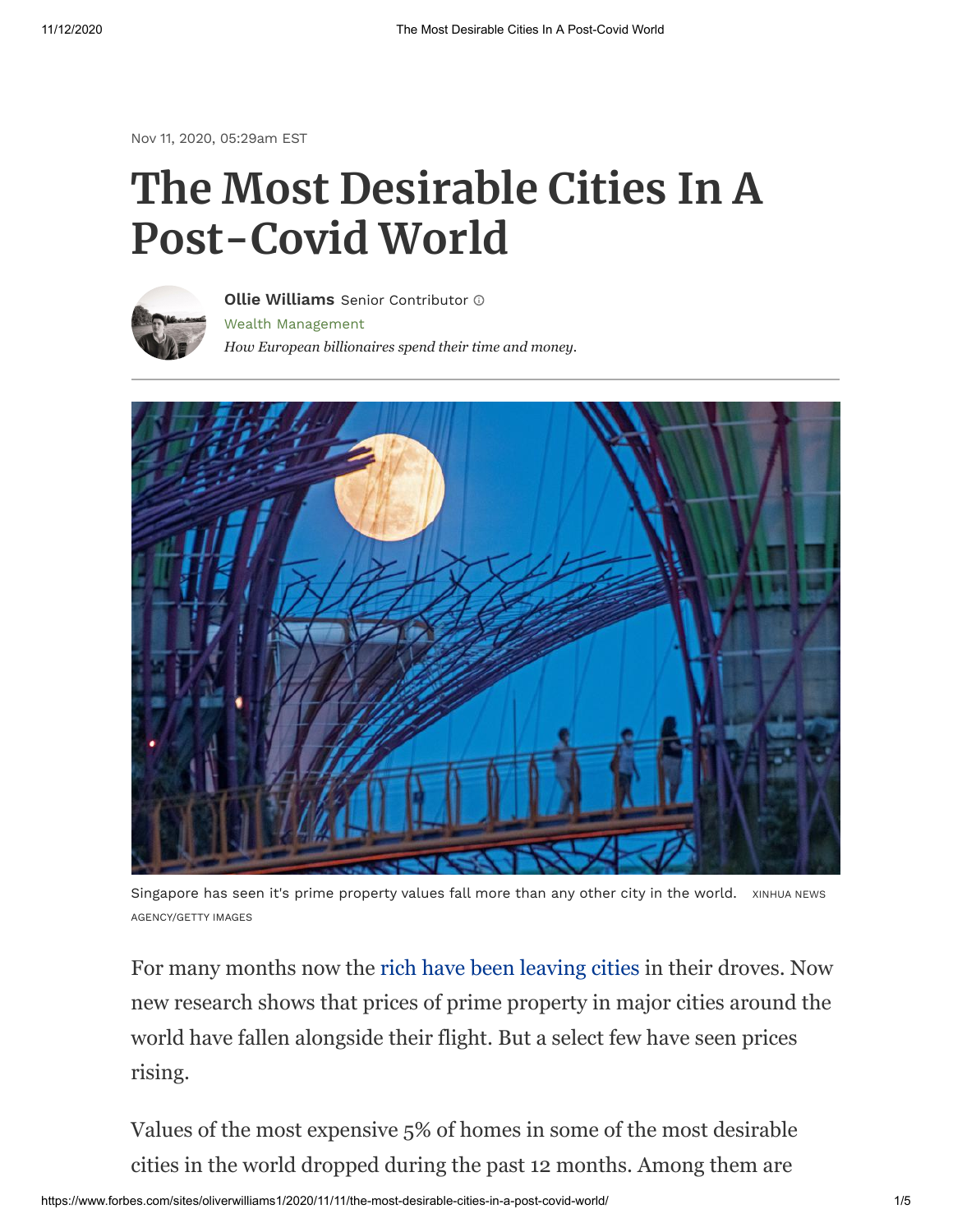London, New York and Dublin.

"The percentage of cities registering annual price declines is creeping up, from 23% at the end of 2019 to 38% in Q3 2020," says Knight Frank, a real estate consultancy that compiled the data.

Singapore has seen the biggest drop in luxury house prices, of 6.1% over the 12 months to October. This, explains Leonard Tay, head of research for Knight Frank Singapore, is largely down to travel restrictions, which have "slightly reduced the number of foreign buyers in Singapore."

A number of cities have seen falling foreign buyers as [expats come home.](https://www.forbes.com/sites/oliverwilliams1/2020/08/28/expat-broke-and-remote-why-foreign-workers-are-coming-home/) [Dubai, where there are](https://www.forbes.com/sites/michaelgoldstein/2020/11/10/will-changes-in-harsh-laws-recharge-united-arab-emirates-as-a-business-and-tourist-destination/) [fewer job](https://www.forbes.com/sites/oliverwilliams1/2020/08/28/expat-broke-and-remote-why-foreign-workers-are-coming-home)[s for professional expats, has just relaxed](https://www.forbes.com/sites/michaelgoldstein/2020/11/10/will-changes-in-harsh-laws-recharge-united-arab-emirates-as-a-business-and-tourist-destination/) some of its laws in the hope some will stay. Luxury homes in the city have fallen by 3.7%. In Hong Kong, it is changes to the law that have driven them to leave. There, prices have fallen 5.4%.

This fall in urban prime property prices has made their owners poorer. High net worth individuals (HNWIs) around the world were 14% worse off in the first six months of this year, says Andrew Amoils, author of a new report from New World Wealth. The declining value of their properties, where much of their wealth is tied-up, is largely to blame.

```
MORE FOR YOU
```
**[How To Use Irrevocable Gift Trusts To Take Advantage Of Your Estate And](https://www.forbes.com/sites/johnjennings/2020/11/10/how-to-use-irrevocable-gift-trusts-to-use-your-estate-and-gift-tax-exemption/) Gift Tax Exemptions**

**[What A Difference A Year Makes! Income Tax Changes Since December 2019](https://www.forbes.com/sites/matthewerskine/2020/11/09/what-a-difference-a-year-makes-income-tax-changes-since-december-2019/) [The Wealthy Have Their Election Escape Plan Ready](https://www.forbes.com/sites/oliverwilliams1/2020/11/02/the-wealthy-have-their-election-escape-plan-ready/)**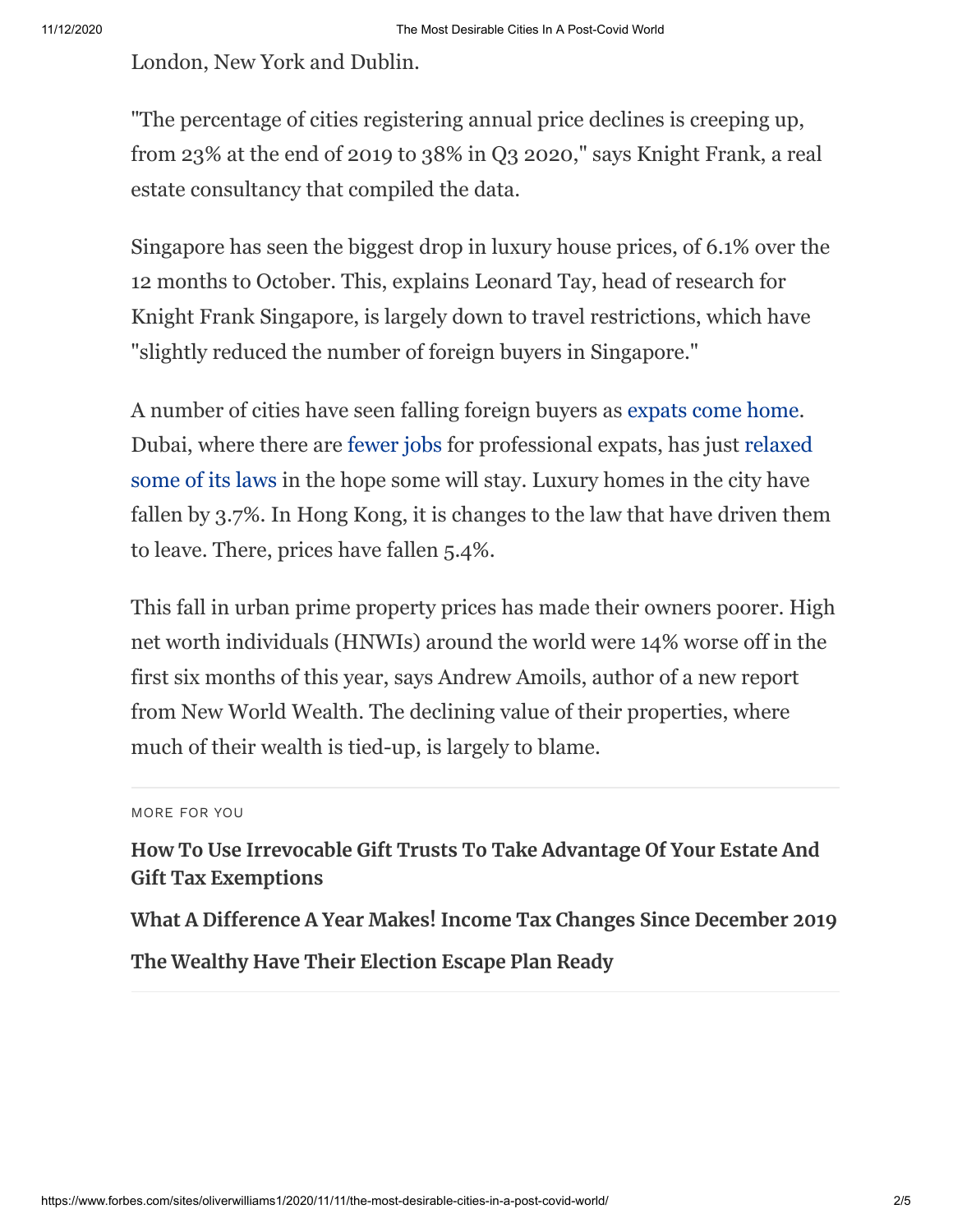

A concert gets underway at Spark Arena in Auckland, New Zealand, without social distancing. WIREIMAGE

Yet some cities are bucking this trend. Rocketing luxury real estate prices in certain cities shows us where the wealthy are planning their post-Covid-19 existence.

Auckland has seen the fastest increase in prime property prices of any city in the world. Over the 12 months to October, prices rose by 12% as New Zealand clocks one of the lowest rates of Covid-19. Applications for New Zealand residency have [boomed](https://www.forbes.com/sites/oliverwilliams1/2020/08/28/expat-broke-and-remote-why-foreign-workers-are-coming-home/) over the same period as the global jet-set prepare to pay over NZ\$3 million (\$2 million) for residency.

Jane Guy, managing director of Premium Real Estate in Auckland has seen "a significant upsurge" in buyers looking for properties in excess of NZ\$20 million (\$13.7 million).

"We tend to see international buyers who are attracted to the idyllic Auckland lifestyle consider value favourably against major international cities and similarly popular cities such as Sydney or Vancouver," she says.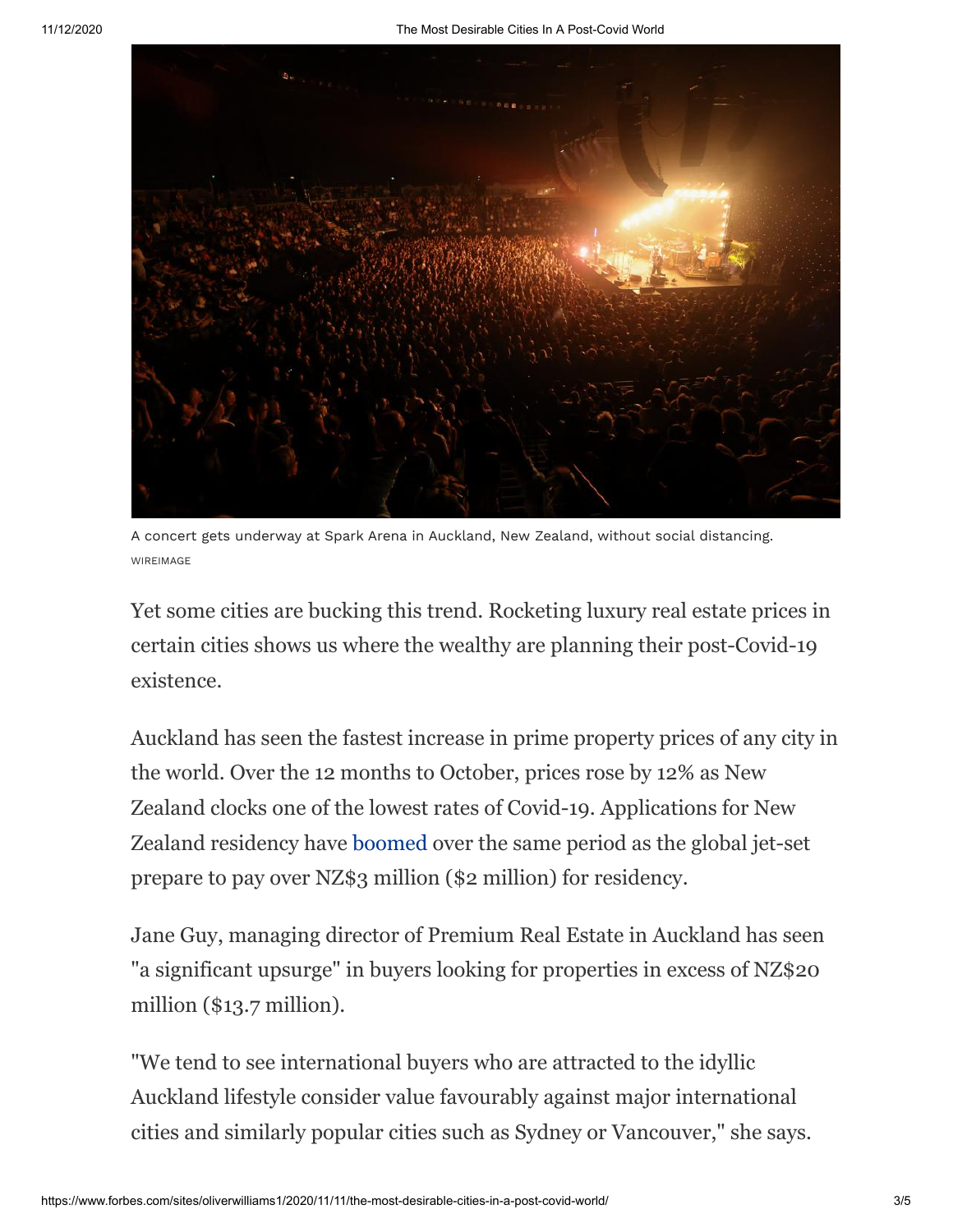

The Takapuna district of Auckland, New Zealand, where a beach-front home sold for over NZ\$12.25 ... [+] GETTY

Manila in the Philippines was second in Knight Frank's ranking, largely thanks to surging popularity for resort communities in Batangas, a province south of Manila, which is more spacious and by the sea. Prices there [increased](https://www.bloombergquint.com/onweb/rich-filipinos-seeking-havens-from-manila-boost-beach-home-sales) between 20% and 46% in October from year ago, according to Leechiu Property Consultants.

In the U.S., Los Angeles, San Francisco and Miami are popular, while in Europe, Swiss cities of Zurich and Geneva are seeing prices rise higher than they already are.

Gone are the days of penthouse apartments. Water, either the sea or a lake, now seems to be the priority for wealthy home buyers for whom moving away from the city is not an option.

*Follow me on [Twitter](https://www.twitter.com/@ollieawilliams) or [LinkedIn](https://www.forbes.com/sites/oliverwilliams1/2020/11/11/the-most-desirable-cities-in-a-post-covid-world/www.linkedin.com/in/ollieawilliams). Check out my [website](http://oliverwilliams.me/).* 



**Ollie [Williams](https://www.forbes.com/sites/oliverwilliams1/)**